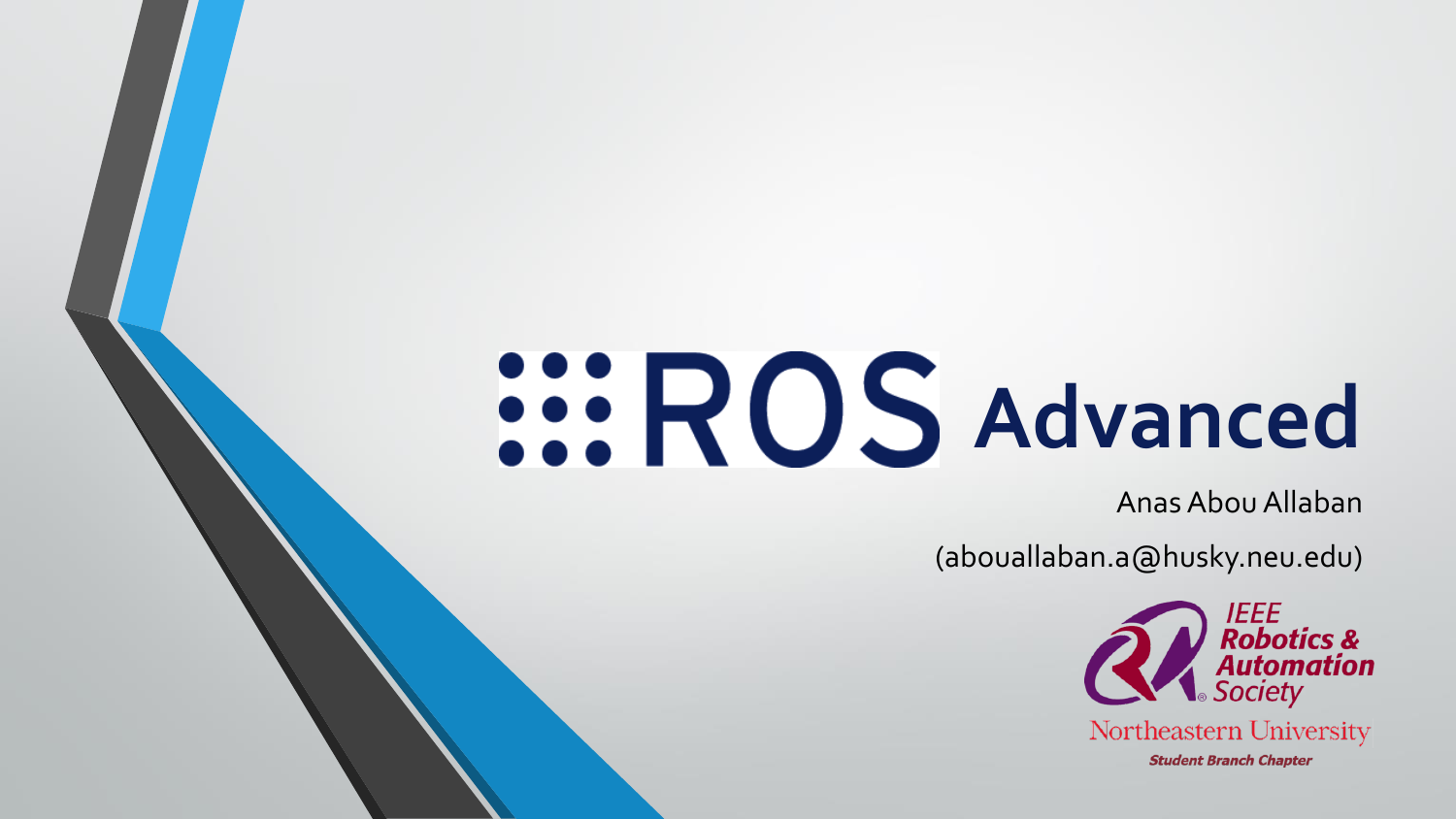## Agenda

- Launch files
- Configuration files
- Arm Control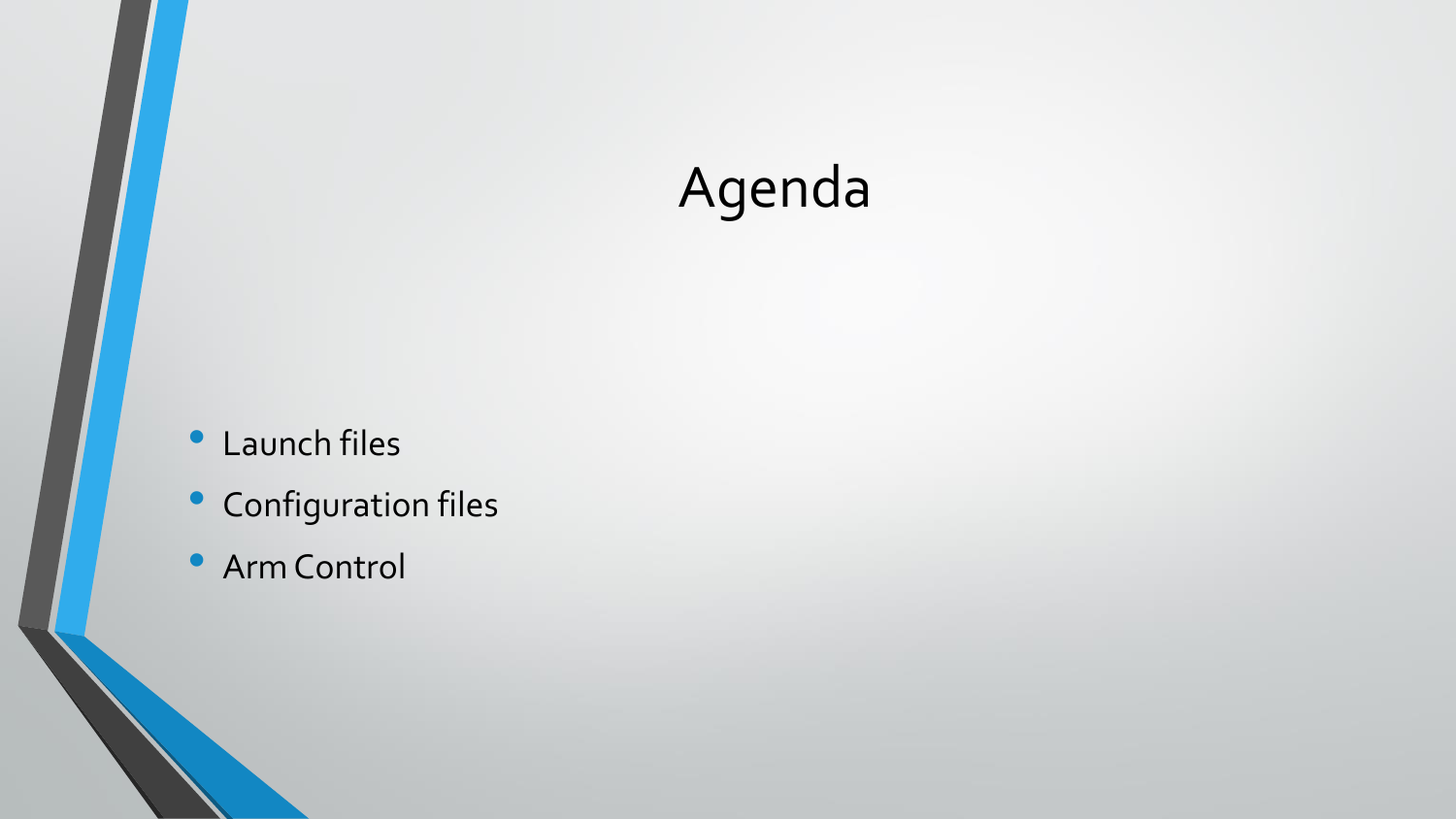#### Refresher

- Publisher/Subscriber
- Services
- Actions
- Messages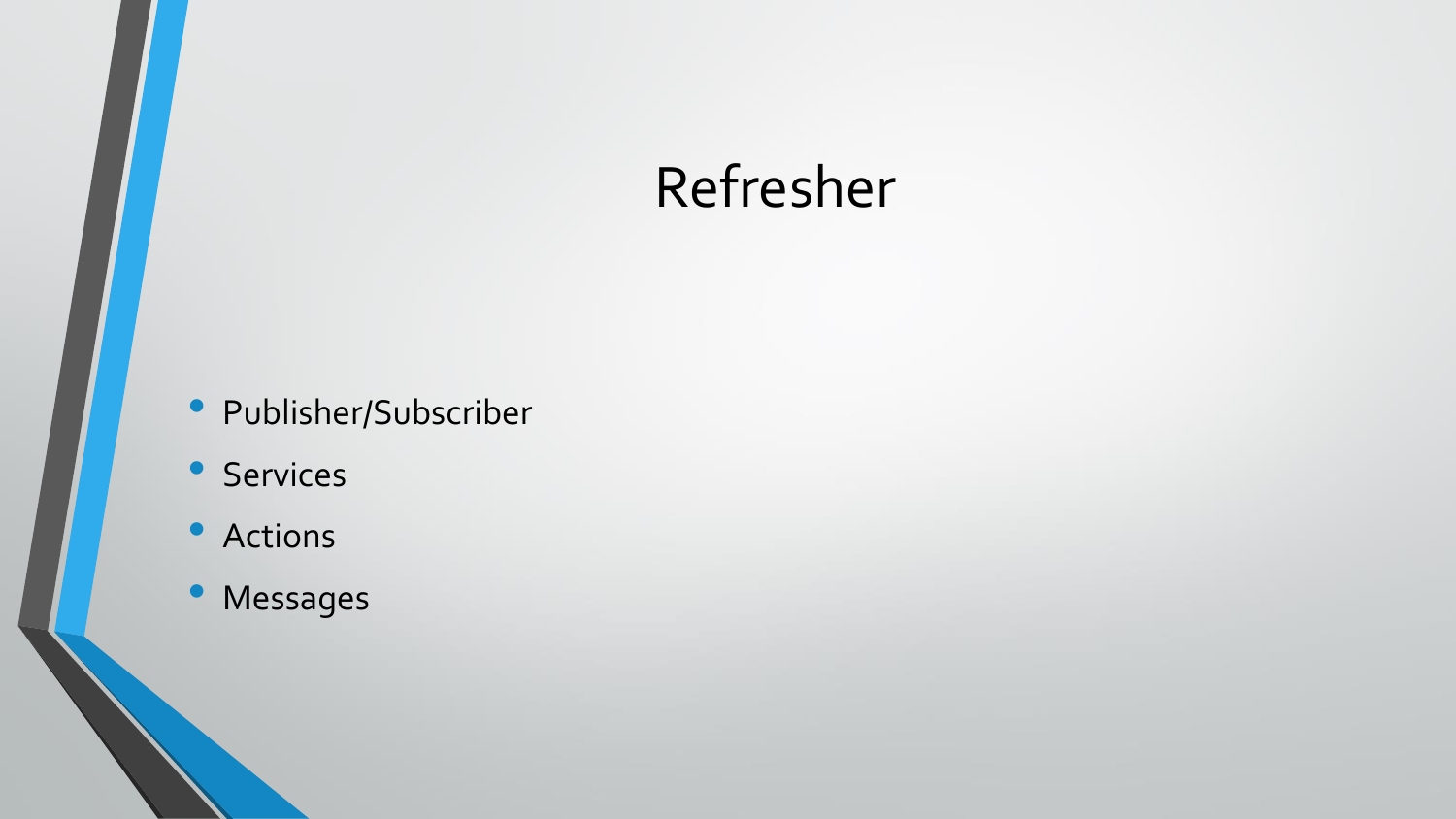#### Refresher

- Execute a file: rosrun <package\_name> <file\_name>
- Mark file as executable: chmod +x <file\_name>
- Refresh terminal: source ~/ bashrc
- Build packages: catkin build
- View topics: rostopic list
- Show topic data: rostopic echo <topic\_name>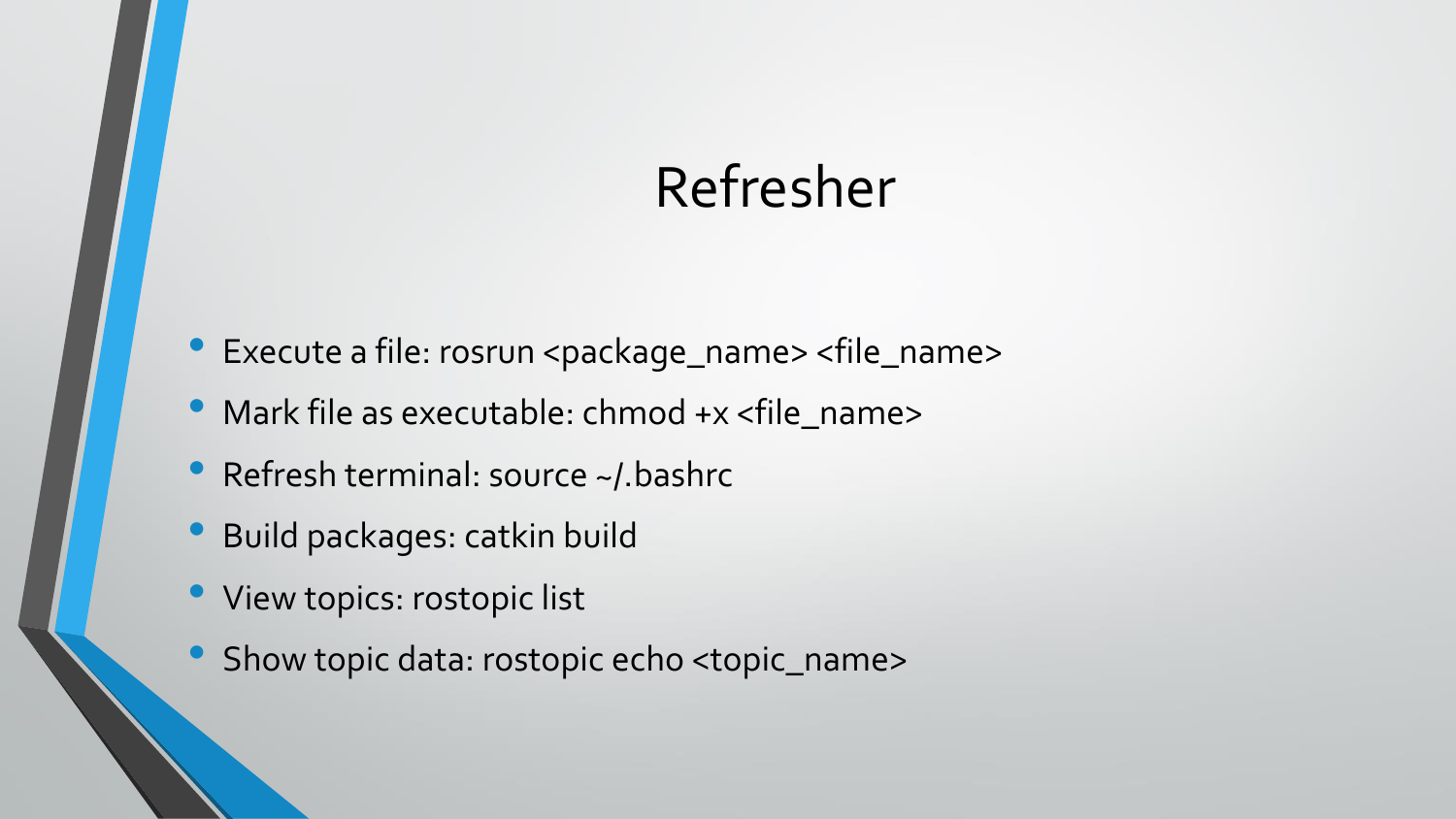#### Launch files

- Launch multiple nodes and other launch files at the same time.
- Uses XML (eXtensive Markup Language) [\(Documentation\)](https://wiki.ros.org/roslaunch/XML)
- Set global parameters available to whole network
- Syntax: roslaunch <package\_name> <file\_name.launch>

Create a directory called `launch` in your package. Create a file called `ik.launch`.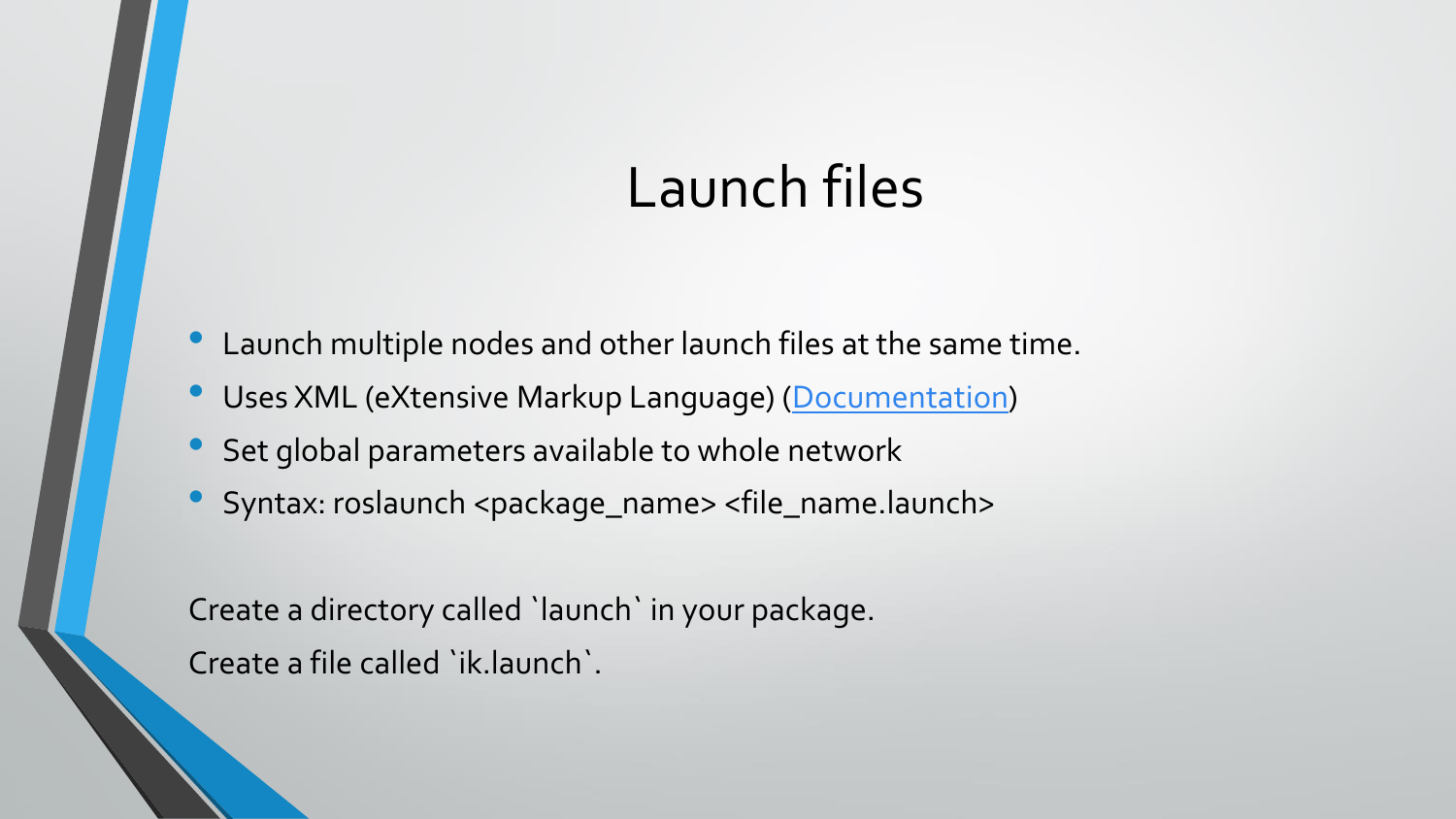#### Launch files

#### • `include`: Import another launch file

- <include file="\$(find pkg\_name)/launch/file\_name.launch/>
- `node`: Run an executable file/script
	- <node name="my\_node" pkg="pkg\_name" type="file\_name.py"/>
- `param`: Global parameters available to all ROS nodes
	- <param name="/namespace/param\_a" type="str" value="hello world"/>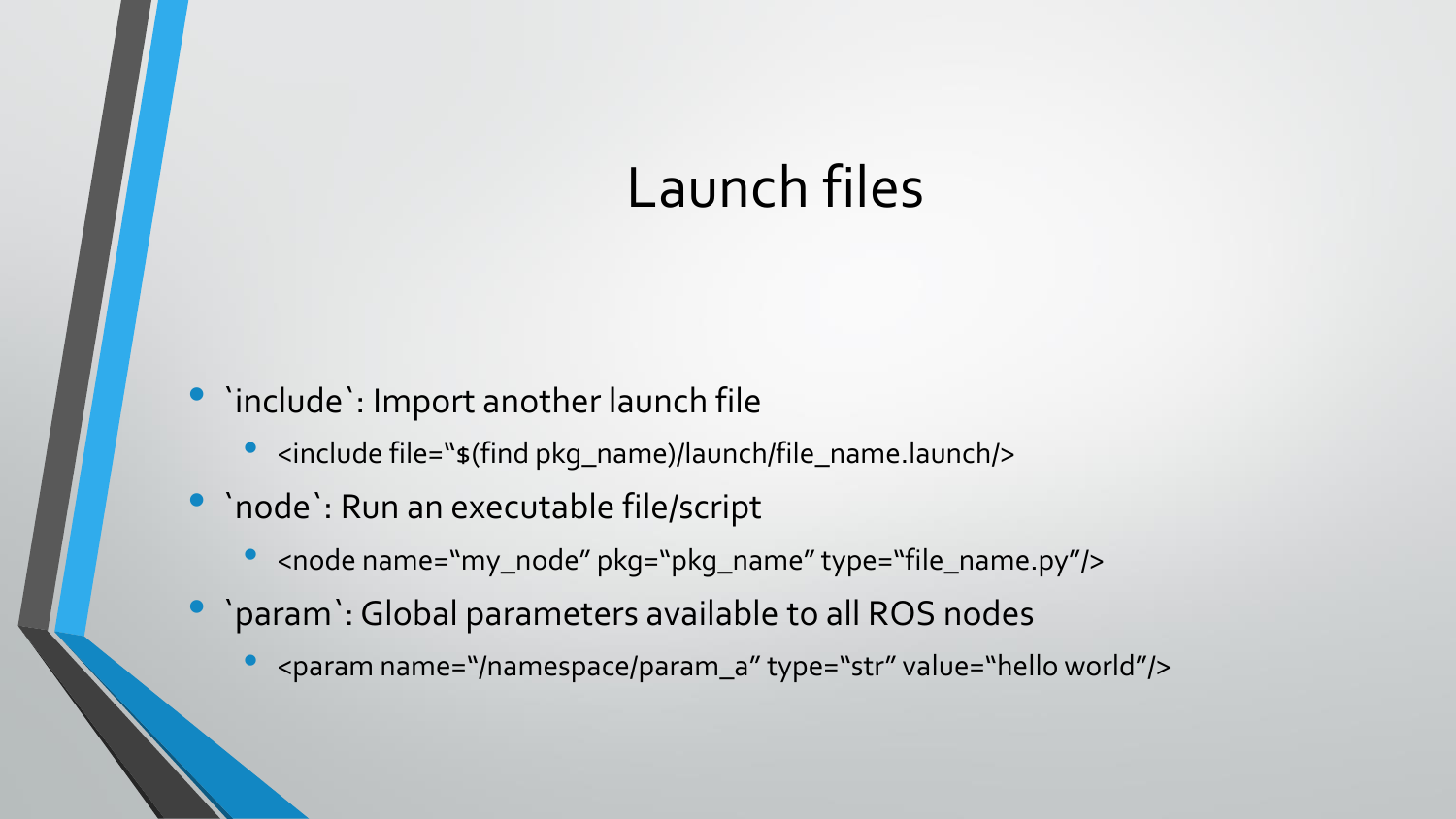## Configuration Files

| Dynamic Reconfigure<br>/croppingCloud<br>쓰<br>$\mathbb{P}^n$<br>Filter key:<br>$0.0$ $\equiv$<br>0.3<br>2.0<br>x_max<br>Collapse all<br><b>Expand all</b><br>$-0.44$<br>croppin<br>$x$ min<br>$-2.0$<br>0.0<br>0.24<br>$0.0$ $-$<br>2.0<br>y_max<br>$-1.0$<br>0.0<br>$y$ <sub>min</sub><br>$-2.0$<br>1.08<br>2.0<br>0.0<br>z_max<br>$-1.0$<br>$z_{min}$<br>0.0<br>$-2.0$ | $DQ - O$<br>× |
|--------------------------------------------------------------------------------------------------------------------------------------------------------------------------------------------------------------------------------------------------------------------------------------------------------------------------------------------------------------------------|---------------|
|                                                                                                                                                                                                                                                                                                                                                                          |               |
|                                                                                                                                                                                                                                                                                                                                                                          |               |
|                                                                                                                                                                                                                                                                                                                                                                          |               |
|                                                                                                                                                                                                                                                                                                                                                                          |               |
|                                                                                                                                                                                                                                                                                                                                                                          |               |
|                                                                                                                                                                                                                                                                                                                                                                          |               |
|                                                                                                                                                                                                                                                                                                                                                                          |               |
|                                                                                                                                                                                                                                                                                                                                                                          |               |
| Refresh                                                                                                                                                                                                                                                                                                                                                                  |               |
| $\overline{111}$                                                                                                                                                                                                                                                                                                                                                         |               |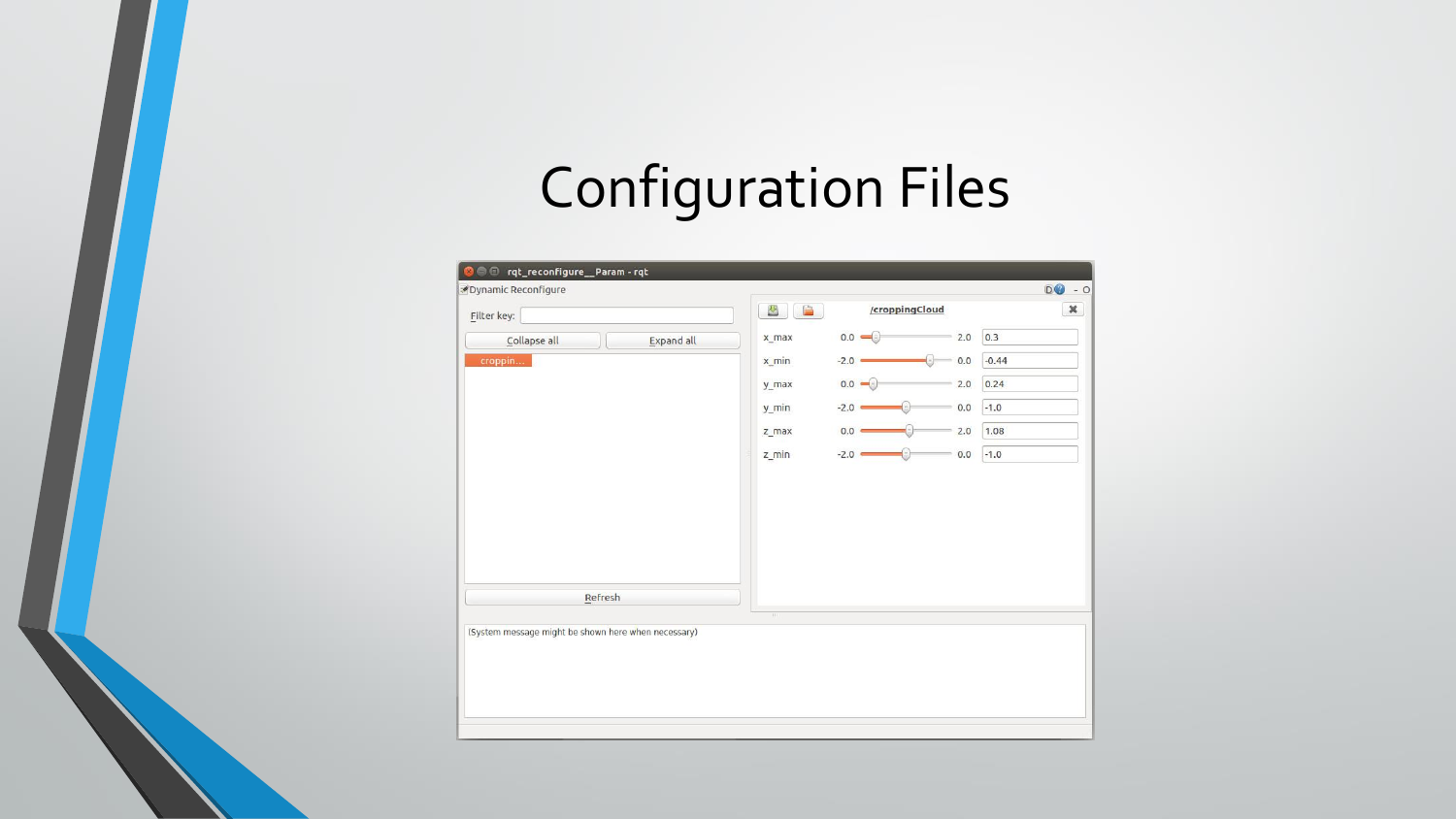#### Configuration Files

- Similar to messages (.msg) we need dynamic configurations (.cfg).
- Allow us to change variables instantaneously.

Create a `cfg` directory in your package. Create a file called `WorkshopParams.cfg`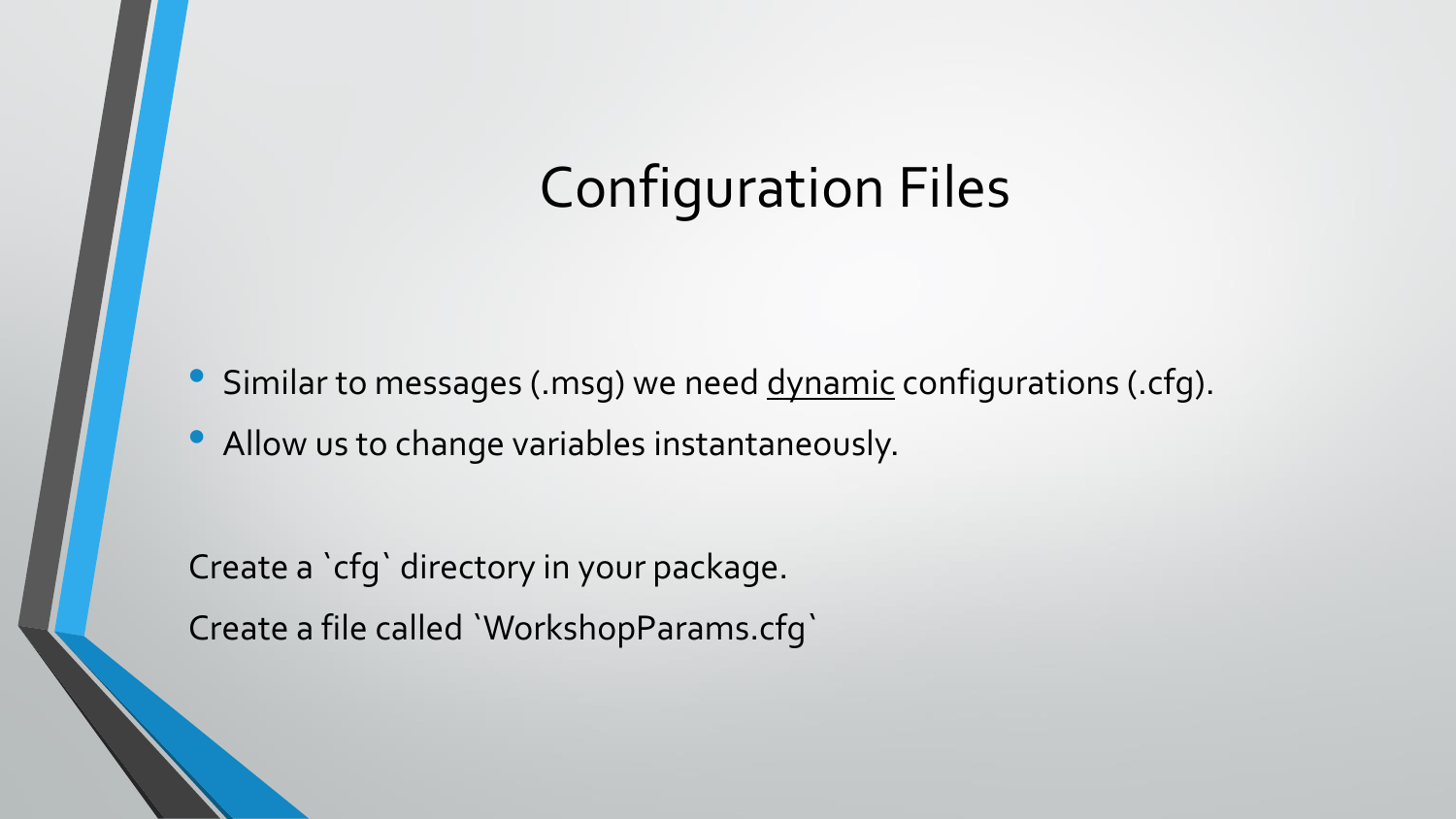### Configuration Files

#### • Parameter generator has the following options:

- Name: String which specifies the name of the parameter.
- Type: Type of value stored, and can be any of: int\_t, double\_t, str\_t, or bool\_t
- Level When the callback is called all of the level values for parameters that have been changed are ORed together and the resulting value is passed to the callback.
- Description String which describes the parameter
- Default Default value
- Min Min value (optional and does not apply to strings and bools)
- Max Max value (optional and does not apply to strings and bools)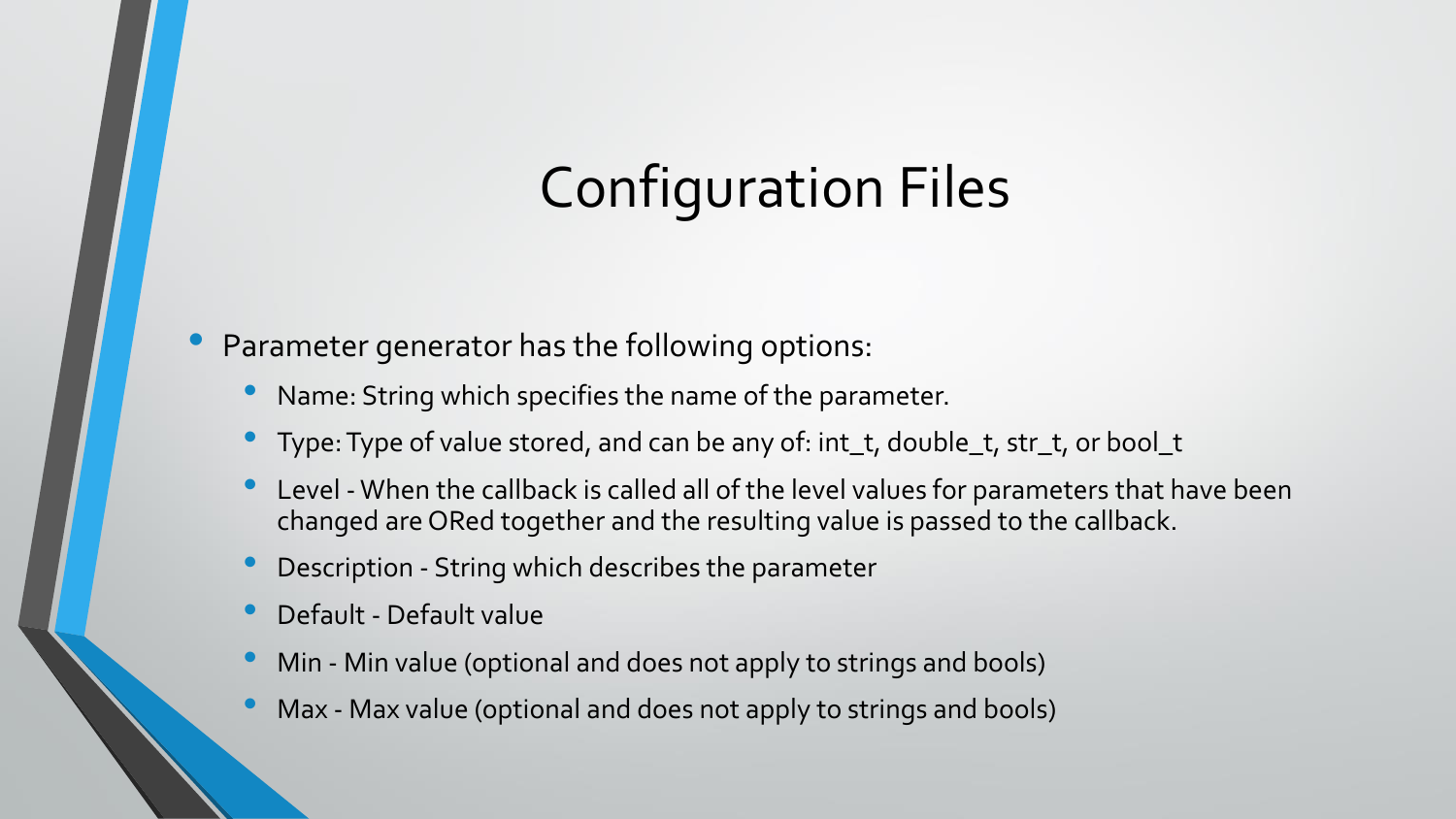#### Robot control

#### • Clone the github repo:

- cd ~/catkin\_ws/src
- git clone https://github.com/piraka9011/ros\_workshop
- catkin build
- Might need `sudo apt install git`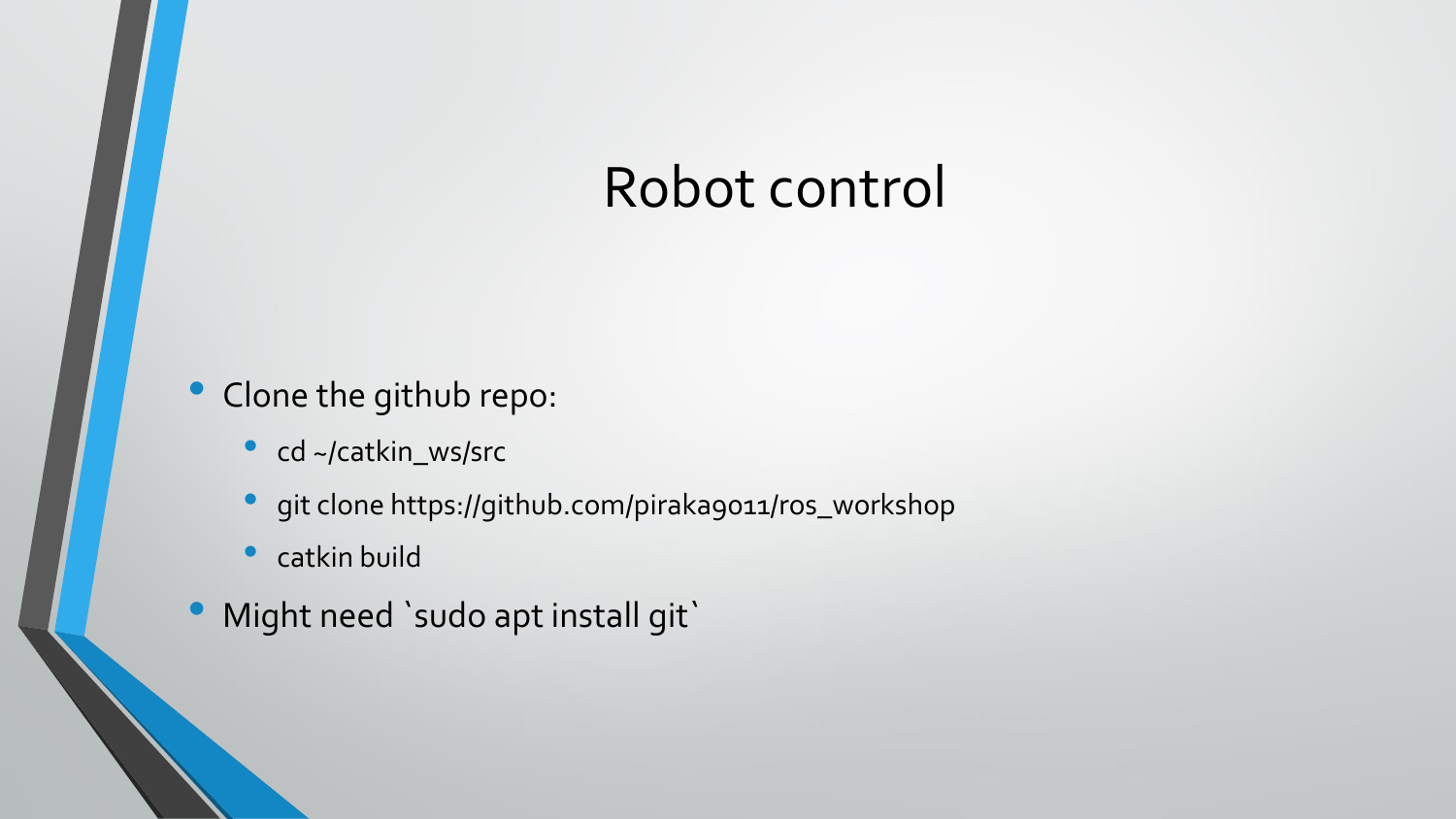- 2-D planar manipulator (again)
- Solve for  $\theta_2$



# Inverse Kinematics